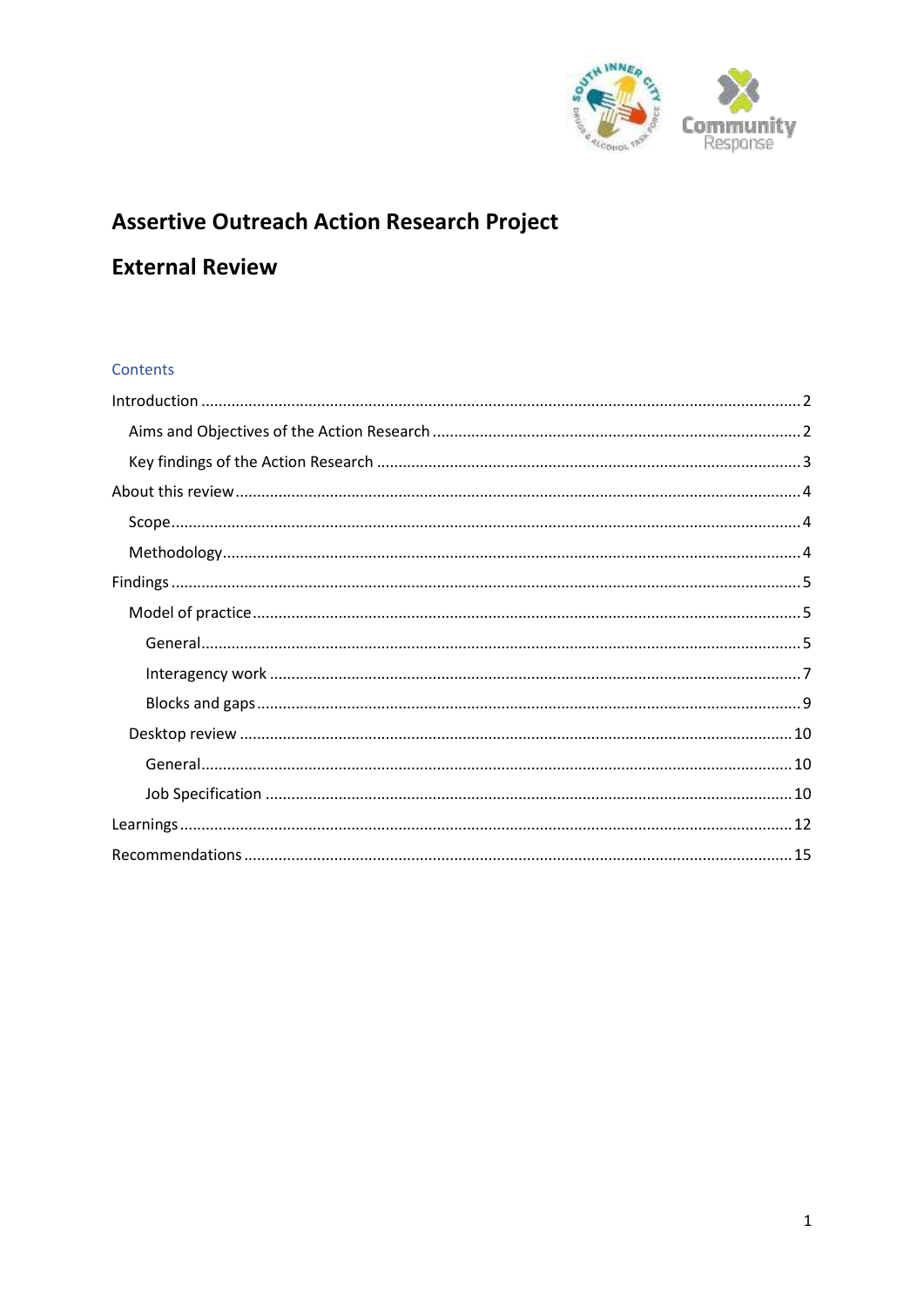

# <span id="page-1-0"></span>Introduction

This document is an external review of a piece of action research that was carried out in the South Inner City area of Dublin in 2021.

# <span id="page-1-1"></span>Aims and Objectives of the Action Research

Public use of drugs and alcohol in Dublin has long been a focus of concern for many stakeholders.<sup>1</sup> For example, residents of city centre areas that see a significant amount of drug and alcohol use may worry about the dangers or unsightliness of discarded drug litter. Equally, services and policymakers may be concerned that they are not reaching the people they hope to reach. Building on work that had been completed in 2020,<sup>2</sup> Community Response (CR) and the South Inner City Local Drug and Alcohol Task Force (SICDATF) put in place an action research project focused on public use of alcohol and drugs across 'hotspots', primarily in the Liberties area of the SICDATF catchment. The project aimed to:

*"…engage people and determine why people are using 'hot spots' predominantly in the Liberties area. The intention is to establish their needs and where possible, encourage people to avail of the appropriate services and supports."<sup>3</sup>*

By doing this, the project hoped to:

*"…help to inform how all the services in the SIC can provide a unified response to some of the most vulnerable people in the community and seek a response to their needs that will be of benefit to them and the community."<sup>4</sup>* 

To achieve its goals, the project had seven objectives:

*"1. To engage with people using hot spots that have been identified by the community where people are using drugs, and alcohol and discarding drug-related litter.*

*2. To establish the number of people using these sites.*

 $\overline{a}$ 

<sup>1</sup> See, for example *Strategic Response Group. (2012) A better city for all. A partnership approach to address public substance misuse and perceived anti-social behaviour in Dublin city centre. Dublin: Strategic Response Group.*

<sup>2</sup> *Devaney, E., 2020. The New Communities Street drinking assertive outreach project: an evaluation of the pilot project. Dublin: Community Response and CKU Centre for Counselling and Therapy.*

<sup>&</sup>lt;sup>3</sup> Contained in the job description for the outreach worker

<sup>4</sup> *Ibid.*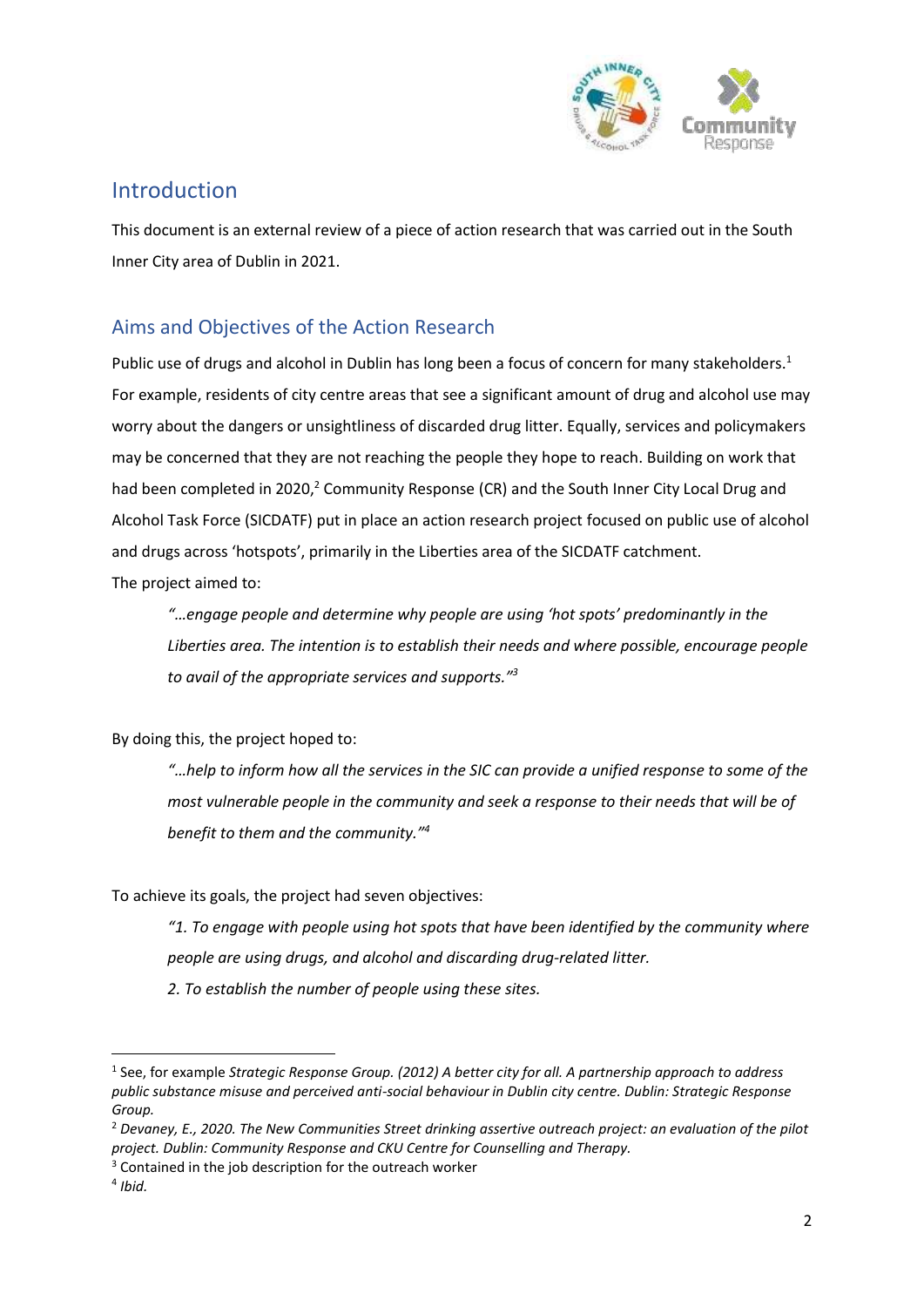

*3. To establish if people are using other services or if they wish to have support, information, or referral to appropriate services.*

*4. To work with the project management group to agree on relevant KPIs that will help inform the work of the SICDATF and services in the area.*

*5. To reinforce inter-agency work that will benefit the service users and the community.*

- *6. To collate all the gathered data*
- *7. To liaise with community groups, networks, and services" 5*

The project ran during the period May-December 2021. A staff member was recruited to carry out the work under the supervision of the Community Response Team Leader. For ease of reference, the staff member is referred to as the 'Outreach Worker' in this report. A project management group comprising Community Response and SICDATF staff provided overall project oversight and governance.

# <span id="page-2-0"></span>Key findings of the Action Research

The findings of the action research are set out in more detail in the project's final report. In total, the project initially engaged 80 individuals (59M; 21F). Of these, 63 were aged 35 or older and there were no participants younger than 25. A large majority (70/80) had access to social welfare services, with almost 3 in 4 (58/80) having a medical card. Less than 20% (14/80) did not have a GP or other access to a doctor. Despite the fact that all were actively using drugs or alcohol and 50/80 indicating that they would like support around their alcohol or drug use, only 34/80 reported that they were currently linked in with addiction services.

People reported a wide range of reasons as the primary driver behind their using drugs or alcohol in the public domain – from necessity *(I needed to use/drink (6/80))* to feelings about the space *(I feel comfortable/safe here (12/80); It is hidden / discreet (10/80))* to social reasons *(Meet friends / partner / social aspect (11/80)).*

Of the original 80 participants, 59 agreed to be contacted with follow-up questions and a randomly selected cohort of 20 participants from this group was selected for follow up. The follow up focused

**.** 

<sup>&</sup>lt;sup>5</sup> Contained in the job description for the outreach worker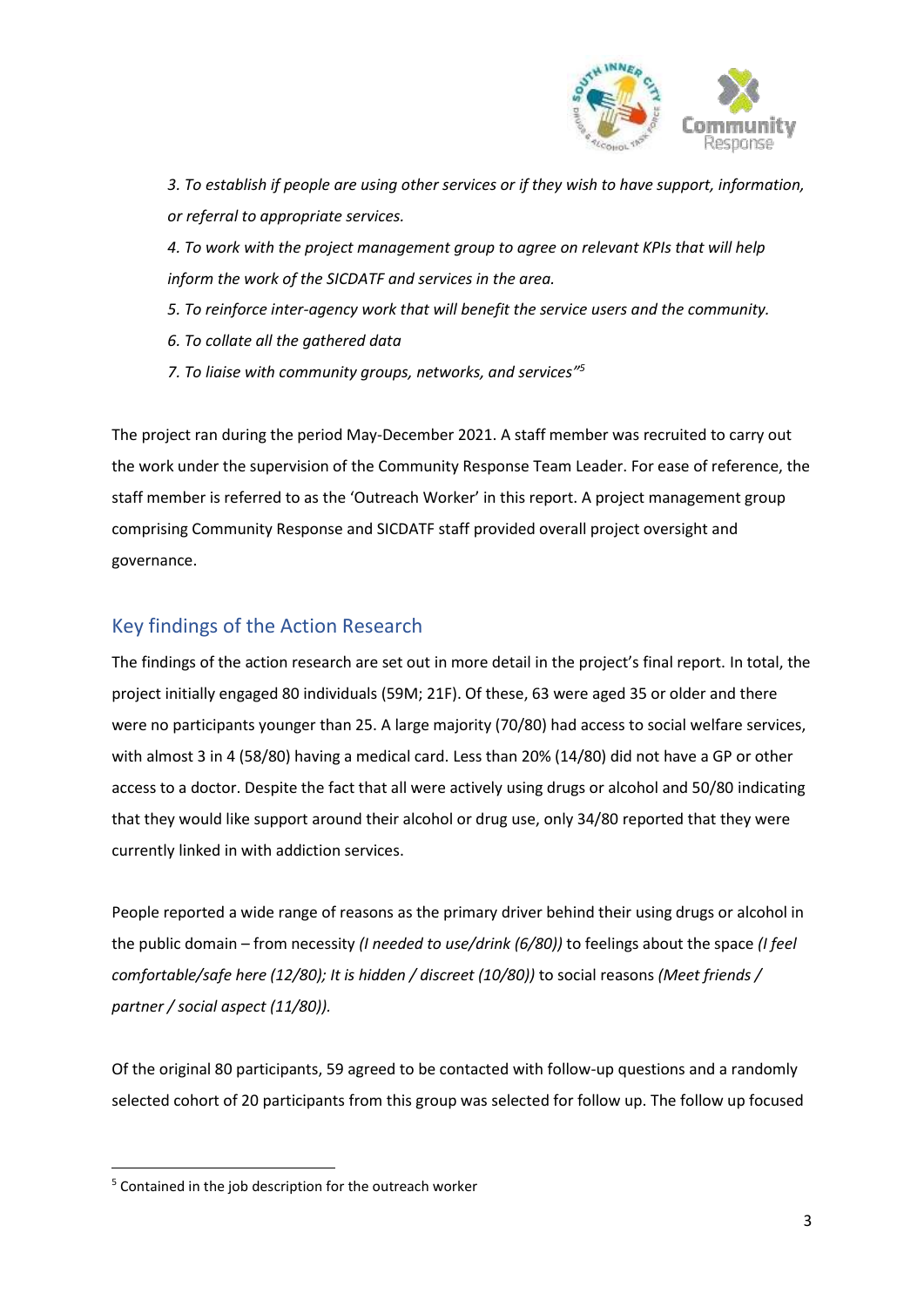

on service engagement and revealed that only 2/20 participants were working on an active care plan, and only 3/20 had had any engagement with services over the previous month.

# <span id="page-3-0"></span>About this review

The Outreach Worker running the project produced a final report on the project's work, which has been made available to key stakeholders. Additionally, SICDATF and CR wished to have an independent external review of the project's work. This document is an external review and provides an analysis of the project's work, along with some learnings that can be carried forward to inform future work with people engaged in street-based drug or alcohol use in the Liberties area.

### <span id="page-3-1"></span>Scope

The scope of the review as set out in the Request for Tender documentation, and specified that this review should consider the following aspects: 6

- *"1. Desktop review of the collected data, questionnaires, KPIs and service reports.*
- *2. Comment on job specifications and compatibility with the work executed to date.*
- *3. Model of practice, i.e. the in-reach work into services and the outreach work, to question if this was an effective engagement practice.*
- *4. Feedback from stakeholders - to utilise a questionnaire.*
- *5. Feedback from service users where possible.*
- *6. To identify blocks and gaps in the model of practice to engage with people.*
- *7. Recommendations learnt from the pilot.*
- *8. To review any secondary data.*

*9. To determine if interagency work occurred and its effectiveness, e.g. Did the pilot engage well with services and community groups?"*

# <span id="page-3-2"></span>Methodology

**.** 

The methodology for review was agreed with SICDATF and CR in advance. Essentially, this report has been developed using information from two sources. First, all existing project documentation was made available and reviewed accordingly. Second, key stakeholders were identified and approached

<sup>6</sup> Contained in the request for tender materials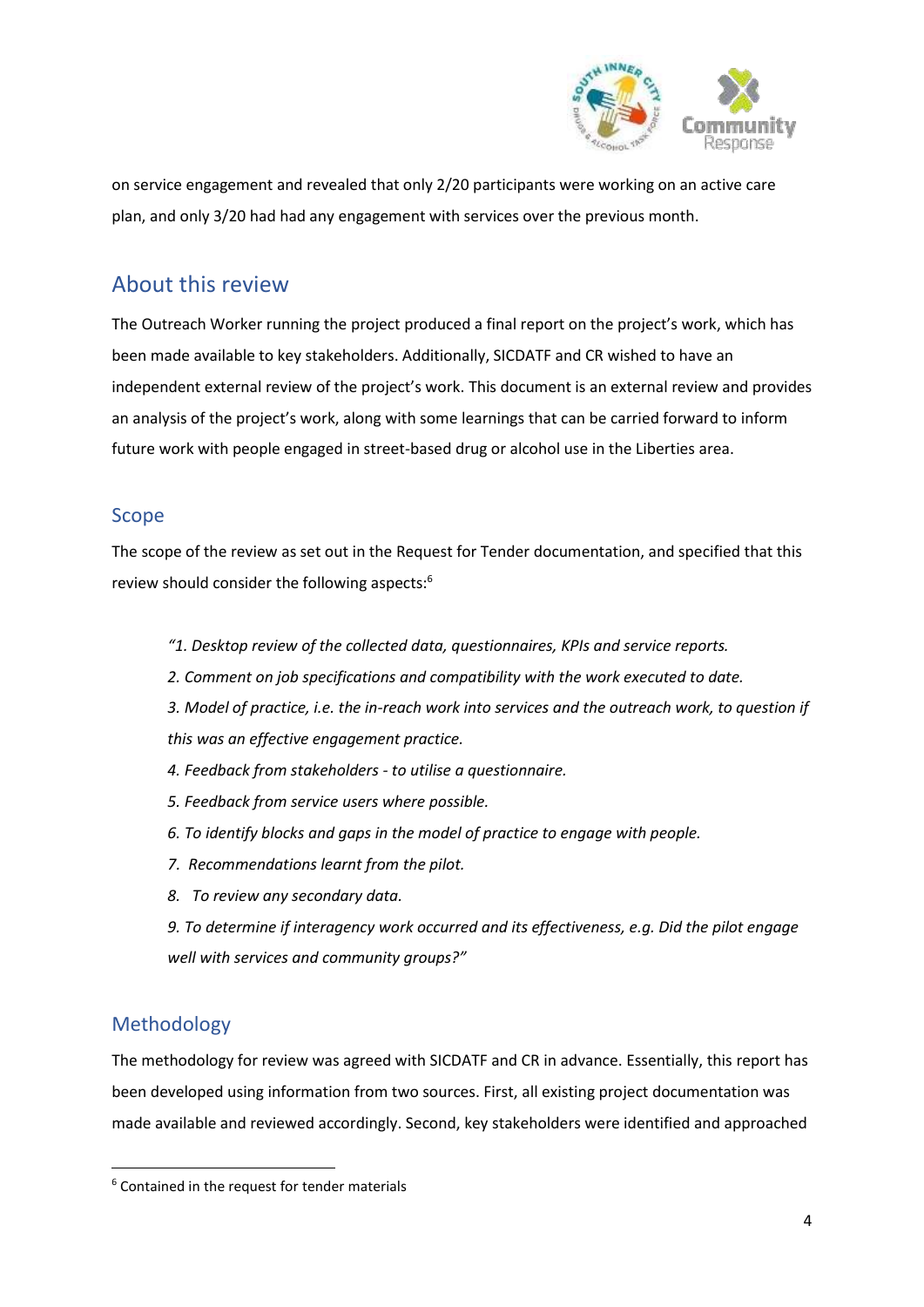

for an interview, with 9 interviews taking place in February and March 2022, and incorporating the views of the following stakeholder groups:

- A person who had engaged with the project as a client
- Staff members from CR who had been engaged in the running of the project
- Representatives from several partner agencies who had been involved in joint outreach with CR throughout the project
- A representative from a key community stakeholder organisation who had an interest in the project's work
- A representative from SICDATF

Interviews were semi-structured in format, with broad areas for questioning set out in advance, but with the flexibility to explore any interesting and relevant items as they arose during the interviews. One interview took place by phone, and handwritten notes were taken; all others took place on the Zoom platform and were recorded with the consent of the interviewee to facilitate later review and analysis. Interviewees were sent an information sheet by email ahead of the interviews; a sample copy of one such sheet is available in Appendix A. Interviewees did not receive any compensation for participating in the interview.

### <span id="page-4-0"></span>Findings

This section presents the key findings of the external evaluation. Findings are structured to cover the requirements set out in the request for tender and are based on a review of the available documentation and the interview data.

#### <span id="page-4-1"></span>Model of practice

#### <span id="page-4-2"></span>General

In assessing the model of practice, it's important to remember what the project was trying to achieve. In essence, the work was a piece of action research aimed at connecting with people who were using alcohol or other drugs in the public domain. There was no requirement for the project to maintain ongoing relationships with those people it engaged with – the focus was not on providing ongoing support as would be the case with a key working or case management project.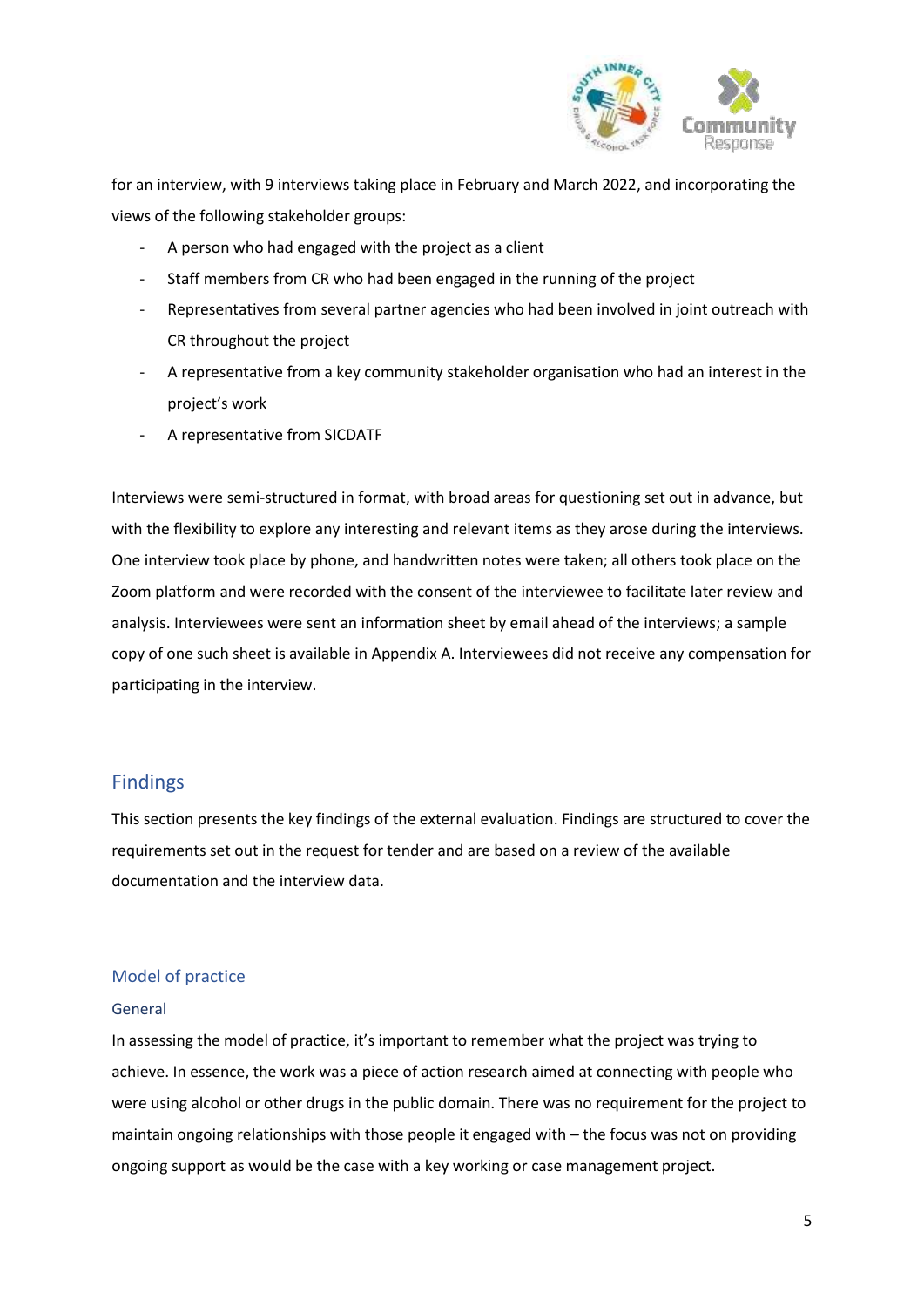

Before engaging in any data collection, the project carried out a set-up phase, including the development of the tool that would be used to collect data, and the building of relationships with agencies who were already engaged with the client group on the ground in the Liberties area, particularly Merchants Quay Ireland (MQI) and Coolmine Therapeutic Community (CTC). These items were linked, with the partner agencies on the ground providing feedback on the development of the tool, which was also tested with peers in Community Response's other services. In addition to providing input on the tool, the Outreach Worker went on outreach patrols with partner agencies in the area before carrying out any direct work with participants, to:

*"customise [themselves] with the area; with the locations with the hotspots…engaging with other outreach teams [to] gain some of their expertise, utilise some of the pre-existing relationships they would have had with the clientele"*

This led to some early insights, including the need for information cards in different languages, which were developed with the assistance of partner agencies. During project set-up, the Outreach Worker was also briefed internally in Community Response on relevant policies such as those around lone working, confidentiality and outreach, as well as being introduced to relevant networks, such as the relevant subgroup in SICDATF.

Once the initial set-up was complete, the project focused on data collection. This was achieved by going to the identified hotspots on outreach. The Outreach Worker went out on outreach sessions most days during the data collection phase, either with staff from partner agencies or with another staff member from Community Response. Regardless of the precise format of each session, the same approach was adopted for data collection – once a person was identified as potentially suitable for the study, they would be approached and asked if they'd like to participate. If so, the Outreach Worker would speak with them privately and interview them. No personally identifiable data was collected in the interview, although participants had the option to consent to a follow-up interview if they wished, in which circumstances they would complete a separate written consent form. Participants were given a €15 supermarket voucher for their participation. There was no additional payment provided for agreeing to a follow-up interview. To ensure consistency, the Outreach Worker was on all outreach sessions, and only the Outreach Worker or another staff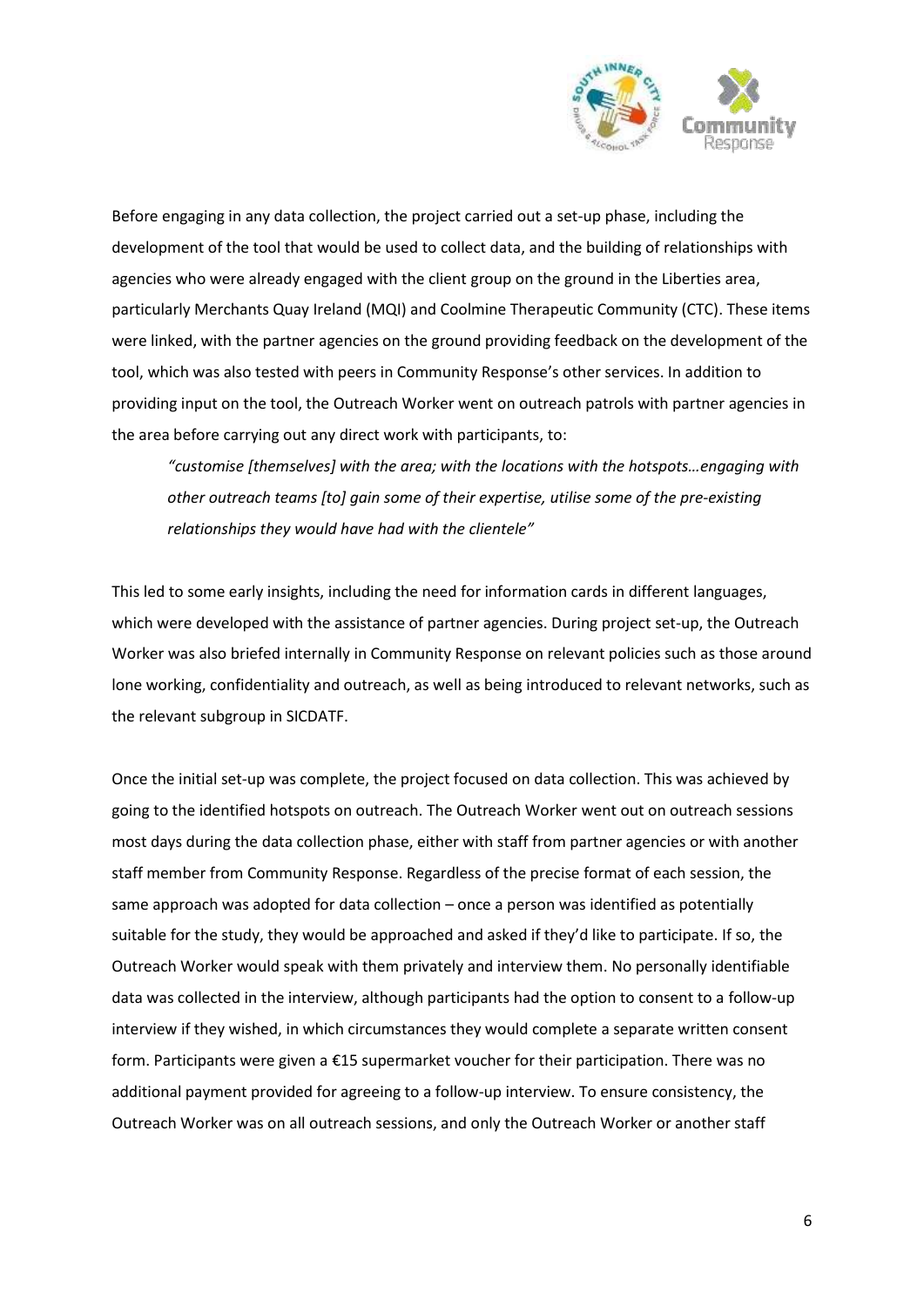

member from Community Response familiar with the project completed the interviews with participants. Participants were offered follow up support as required.

In general, this was a very effective model of engagement, as evidenced by the fact that the Outreach Worker engaged with 80 individual participants over the course of the project, and 59 agreed to be contacted for follow up. This can be attributed to the preparatory work the project carried out in terms of engaging with existing services on the ground and benefiting from their preexisting relationships with many of the participants and knowledge of the local area. The project also showed flexibility in terms of the locations it targeted; as one interviewee noted, the gap between community stakeholders initially raising the issue of hotspots with SICDATF and the project commencing outreach meant that *"not all of them were relevant"* anymore, and the project sought an updated list prior to commencing work, as well as being informed by the work as it progressed. Interviewees who participated directly in the outreach aspect of the work felt that the engagements went well – *"most of the time people are pretty open; people are friendly".* 

#### <span id="page-6-0"></span>Interagency work

There was a significant amount of interagency work during the project. Most obviously, the project's outreach work was typically carried out jointly with other agencies, and the project had sustained engagement with these partner agencies from its inception. The project also engaged with several other local agencies in its early stages, but understandably this faded over time as the focus became more operational and picked up again towards the end of the work.

A driver behind the strong interagency work is likely to be the enabling role of the SICDATF subgroup, the membership of which included all the agencies which were involved in joint outreach, in addition to other stakeholders. In this regard, it's worth noting that this group has an operational, rather than a thematic or strategic focus, and this particular piece of work is built on projects that had gone before, including outreach, support in hostels and work with new communities. The organisations that had been involved in this earlier work were still engaged with the subgroup and provided resources for joint outreach to the project.

The interagency approach was very effective as a tool for this project in relation to carrying out its work – the support and engagement of existing outreach teams provided a platform and capacity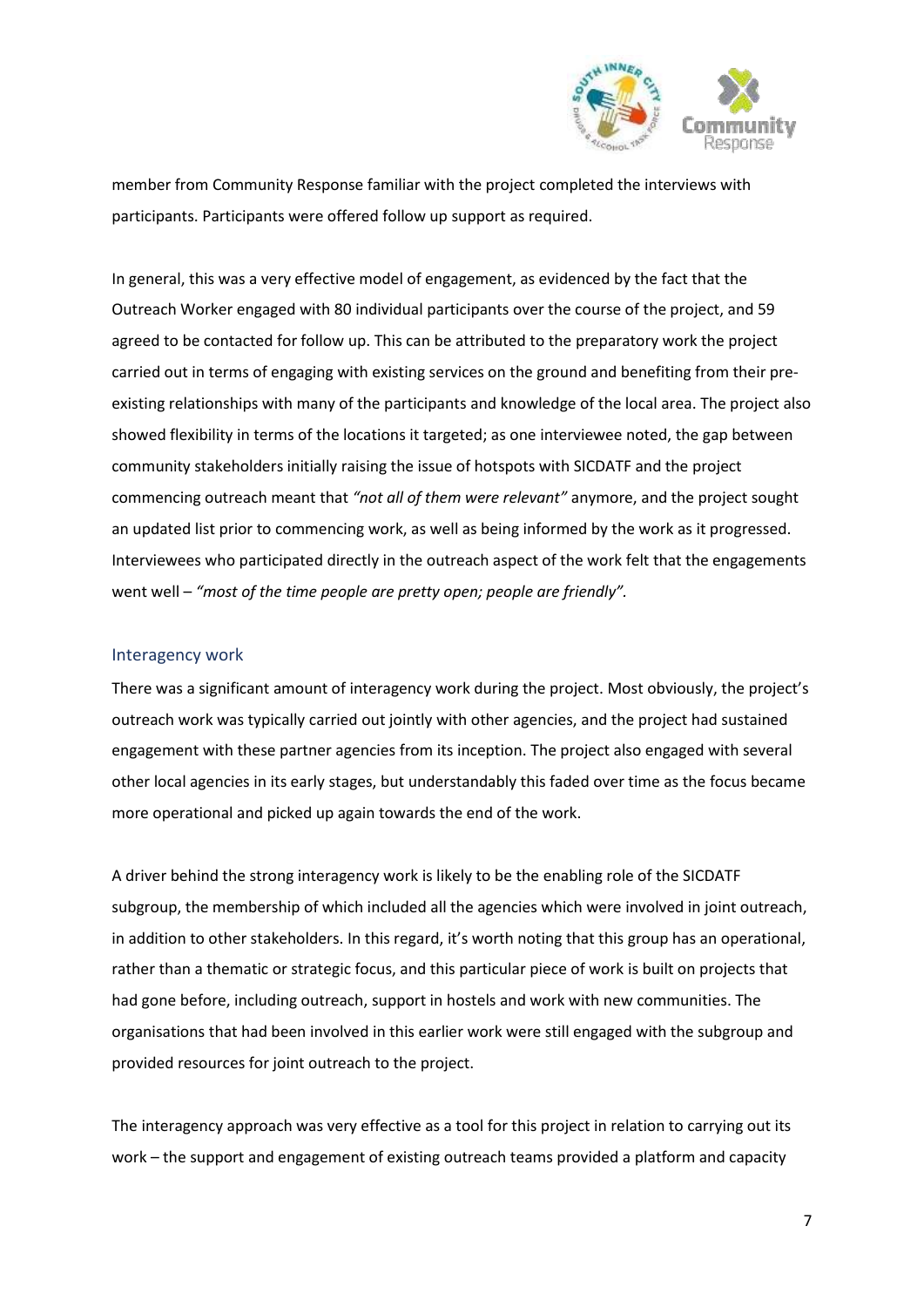

without which it would have been difficult for the project to engage with as many people as it did. In fact, as an outreach of this manner cannot generally be undertaken by a lone worker, linking with existing services was essential to the work. The project also engaged well with a variety of local services and stakeholders as it established itself. Beyond this, the project linked well with the SICDATF subgroup, and one interviewee noted the operational nature of this group may have been a factor, noting a *"massive change"* in the willingness to work in an interagency fashion between engaged services in recent years.

That said, it is also worth noting that the project in itself was particularly suited to interagency working in this fashion; it was a good fit with the partner agencies that were already experienced in carrying out outreach in the area, given that it offered the opportunity to evidence and articulate some of the challenges that are inherent in meeting the needs of people who are engaged in public drinking or drug use, without overly impacting on the ability of the partner agencies to deliver on their outreach work. As one interviewee from a partner agency noted:

*"We're on call so we explained at the start that if we got a call it took priority and we might need to cut short the engagement…"*

While the contribution of the partner agencies greatly facilitated the work of the project, it wasn't entirely a one-way street in terms of benefits – while it was generally the case that the project engaged with people the outreach teams knew already, this wasn't always the case:

*"If we didn't know them, we'd always […]when he was finished check in with them and advise them of any services we could offer.."*

Further, it's important that projects such as this one properly leverage their findings and communicate any key learnings effectively to the broader sector. This is partly a resourcing issue – the focus is often on the carrying out of the work and writing up the report; when this is complete and the money has been expended, there can be a resourcing gap in ensuring follow-on. As one interviewee noted:

*"There's a channel of communication there which is possibly not being used as well as it could…"*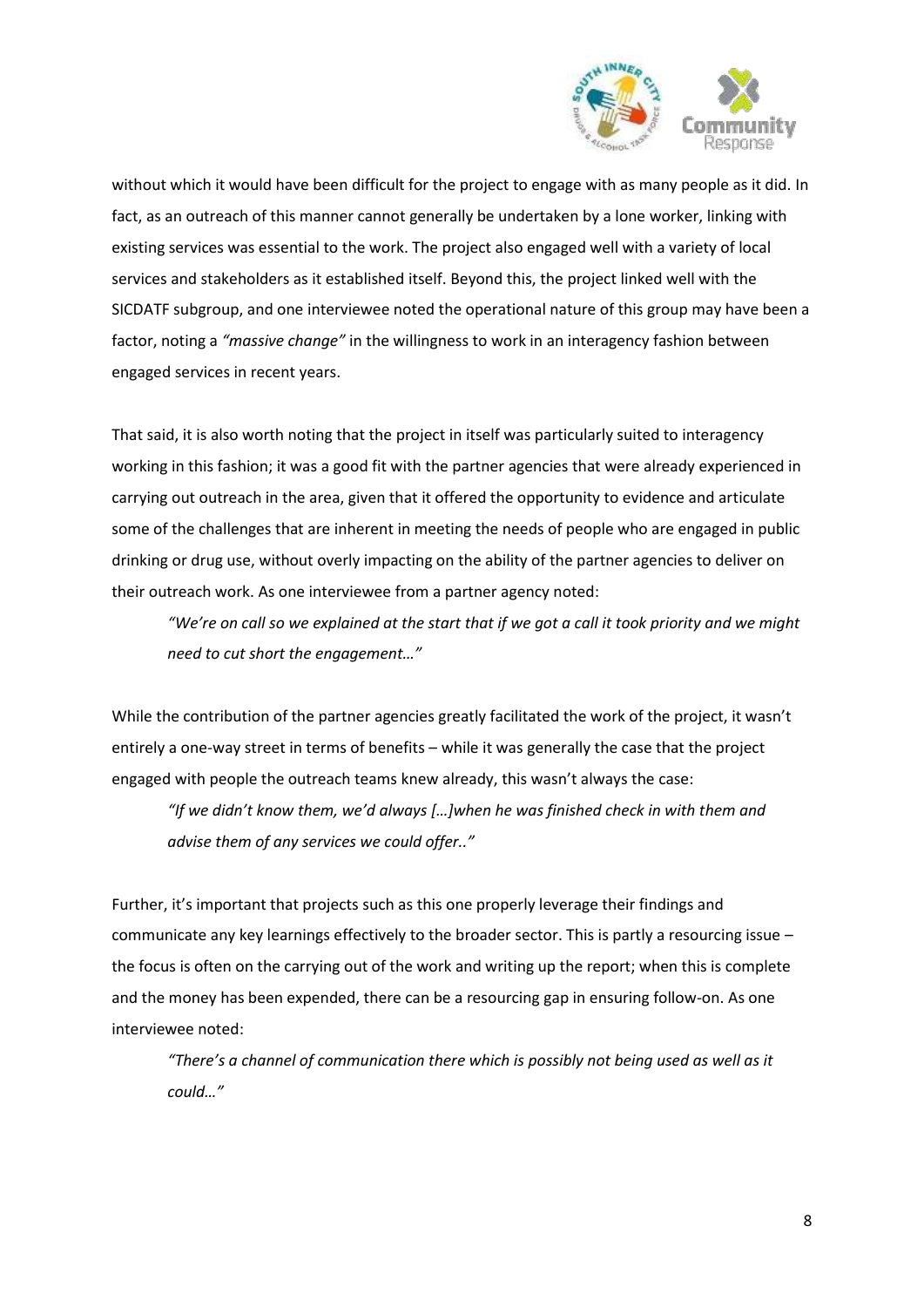

#### <span id="page-8-0"></span>Blocks and gaps

The project did good preparation work with local services and was thus effective at engaging with people in the target cohort, both in terms of the number of interactions and in the context of the information people provided. However, there are still a couple of blocks and gaps that are worth mentioning.

First, the project was restricted to running during normal working hours – 9.00 to 17.30, Monday to Friday. This is a limitation in terms of capturing the full scope of public drug and alcohol use in the area, insofar as the people the project was seeking to engage with don't tend to be around until later in the day, limiting the hours during which the project could collate data. As one interviewee noted:

*"We identified early on […] that we weren't meeting anyone in these hotspots at 10 o'clock in the morning…"* 

Similarly, a normal working hours schedule will inevitably miss any episodes related to the nighttime economy. In this regard, it's worth noting that while issues related to public drug and alcohol use are often considered in the context of daytime use and associated with people who are homeless or otherwise in the public domain during the daytime, behaviours associated with public drug and alcohol use are in no way limited to these periods or this cohort.

Second, the project adopted a flexible approach to outreach and targeting, either accompanying other teams on their outreach patrols or targeting places based on information received from other sources like community groups or participants. While this is a good approach (particularly considering the limited resources and the fact that the Outreach Worker could not have engaged with people as a lone worker) and the project engaged with a significant amount of people, the project could also have been considered a structured approach to covering the area, which could have provided further insights on how different locations were used over time.

Finally, the project engaged directly with people with lived experience of using drugs and alcohol in the public domain and produced good insights as a result, as well as evidencing some of the needs people were experiencing. However, its brief was only to carry out the research, and thus the project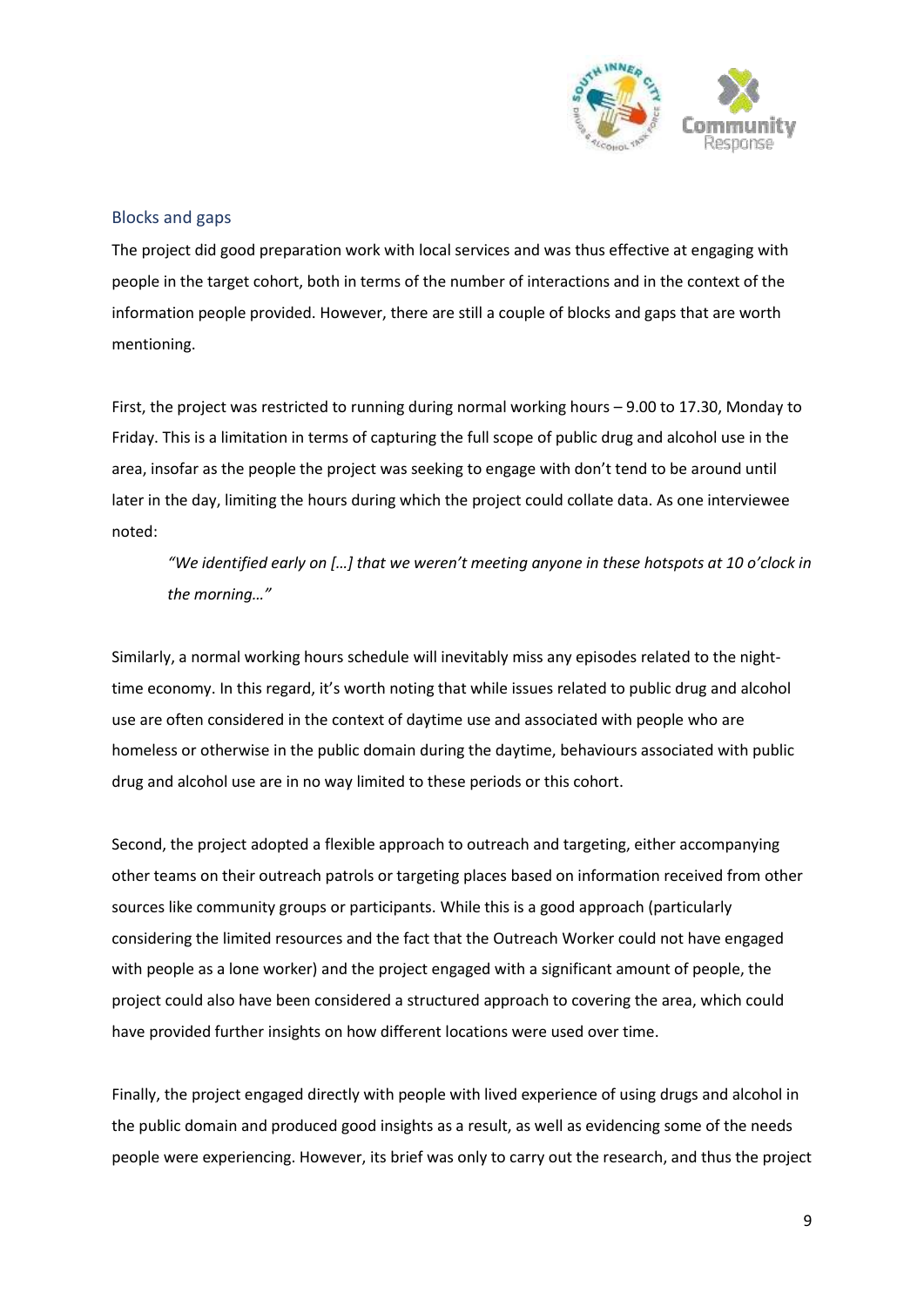

report stopped short of making policy recommendations; given the close contact the project had with people with lived experience, this was an opportunity that might have been leveraged further.

## <span id="page-9-0"></span>Desktop review

As part of the review, the files from the project were made available for review. Comments in this area are separated into general notes and comment on the job description for the role, which was to be a specific focus for review.

### <span id="page-9-1"></span>General

In general, the files for the project were well organised. All key records – outreach sessions, questionnaires, responses, follow-ups, consents – were evidenced and a spot check on a limited selection of data points was consistent with what was reported. There was evidence of reporting to key stakeholders like the project management group and the subgroup of SICDATF on progress. There was some evidence of KPI selection, utilising metrics that previous pieces of work in similar domains had used, although – understandably in the context of the work – these were not tied to hard numerical targets.

#### <span id="page-9-2"></span>Job Specification

The role in actuality and the role as set out in the job specification matched well. In an interview, Outreach Worker indicated that the specification was a good fit for the role as performed. The job specification set out the key duties of the role and these are replicated below with a brief comment on each:

1. Provide outreach services by directly approaching people in their environment or at specified 'hot-spots' in the SICDATF area, to establish relationships and explore their engagement with existing services. *This duty was relevant to the role as performed. Given that the focus of this role was on* 

*action research, further work in the area would likely focus less on exploring the engagement with existing services.*

2. Establish the level of awareness and engagement that these individuals have with existing support services, structures, and mechanisms.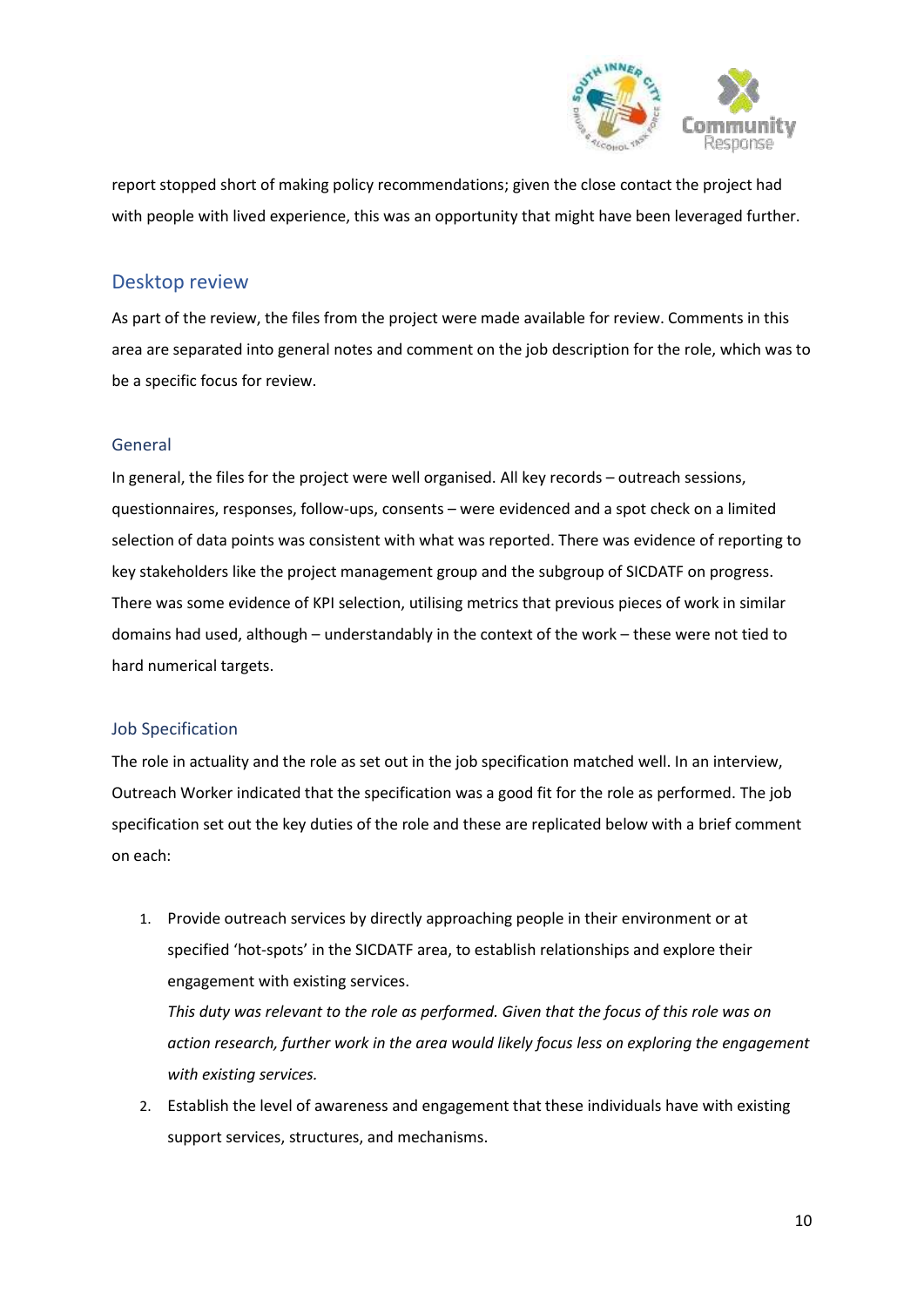

*This duty was relevant to the role as performed. This duty is effectively an extension of the first duty, further defining how the relationship with existing services should be explored. It was a primary focus of the work and the report produced from the project sets out the awareness and engage people on the street have with services and structures in the local area. As with the first duty, this might be less relevant in the future if the focus was to shift from action research.*

- 3. Provide these clients with the skills, information, and options they need to be empowered and make informed choices (about selecting services that are appropriate to their needs). *This duty was relevant to the role as performed. The project staff were well informed about local services, created information sheets in different languages, and engaged with and carried out brief interventions with the people it engaged with throughout the project. The*  fact the project was carried out jointly with other agencies, meant that the people the *project engaged with could benefit from the input of those services also.*
- 4. Connect clients to substance misuse, housing, health, mental health, and other mainstream services, through supported referrals or other appropriate means. *This duty was relevant to the role as performed. The project offered support to everyone it encountered, and where that person sought support around an issue, a brief intervention took place to assist. In this regard, the language of the duty might require revision if the work was to be replicated as the project provided brief intervention and signposting support but didn't take on ongoing work such as taking control of supporting a client around an entire referral process which usually involves multiple engagements. It's also important to note that the project was always going to be limited in this area, simply as a result of the gaps in the service landscape, discussed further below in the learnings section.*
- 5. Develop networks and work collaboratively with local support services, state agencies and other appropriate service providers to provide clients with seamless and 'joined-up services. *This duty was relevant to the role as performed. The project is a good example of interagency work on a local level. However, as with the prior duty on connecting clients, the wording of this duty could be reviewed if this project or a similar one was to be developed in the future, simply because it is a big ask of a single role to develop networks in a meaningful way, particularly when the focus is directly on client engagement as opposed to sectoral development.*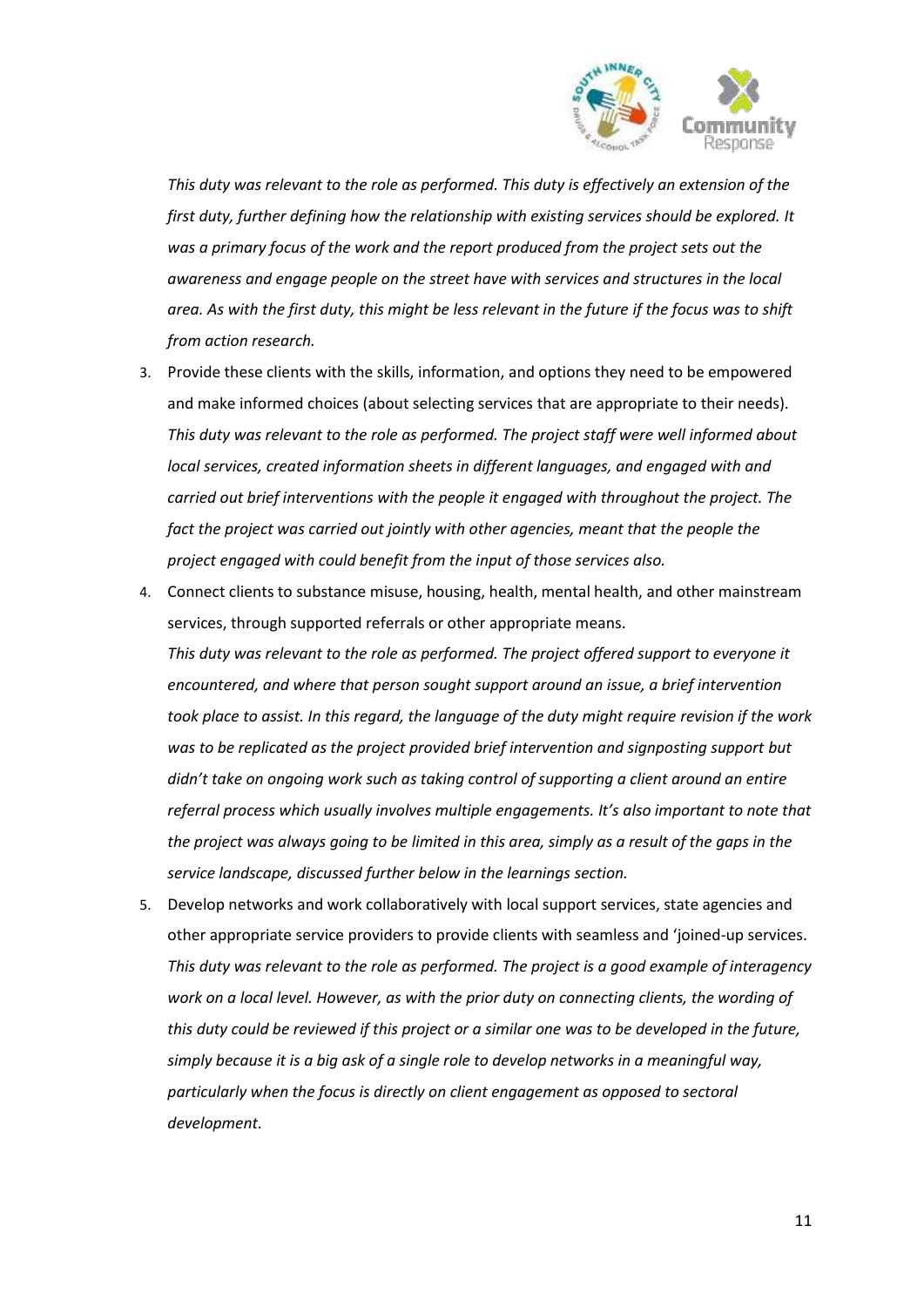

- 6. Generate and maintain appropriate and accurate records and administration systems associated with the programme. *This duty was relevant to the role as performed.*
- 7. Through an agreed reporting structure, feedback data to the SICDATF and associated projects and services.

*This duty was relevant to the role as performed.*

8. Provide co-facilitation support for Community Response's alcohol support groups. *This duty was not strictly relevant to the action research element of the role, but was obviously relevant to the broader context, and contributed to the Outreach Worker's knowledge of the client group and the service landscape. In practice, support for the alcohol support groups was clustered towards the beginning of the project, with the focus switching to the outreach work once the project was established. This duty would not need to be included in any iterated role with a focus purely on outreach.*

# <span id="page-11-0"></span>Learnings

**.** 

As noted in the introduction, the action research project sought to:

*"…help to inform how all the services in the SIC can provide a unified response to some of the most vulnerable people in the community and seek a response to their needs that will be of benefit to them and the community."<sup>7</sup>* 

The project engaged with a sizeable cohort of people with lived experiences of using drugs or alcohol in the public domain. For the reasons noted above, it is unlikely that the cohort engaged with is fully representative of all people engaged in street-based drug use; nonetheless, the insights people gave are extremely relevant to planning and to how policymakers think about drug and alcohol use in the public domain. In this regard, it is interesting to note that very few of the people engaged were naïve to social and health support services in the area – as a general consideration, people know of the services that are available and either engage with them, or can access information on how to use them, both from professionals and peers. As one interviewee noted:

*"No one was screaming out "I need support".* 

 $<sup>7</sup>$  Contained in the job description for the outreach worker</sup>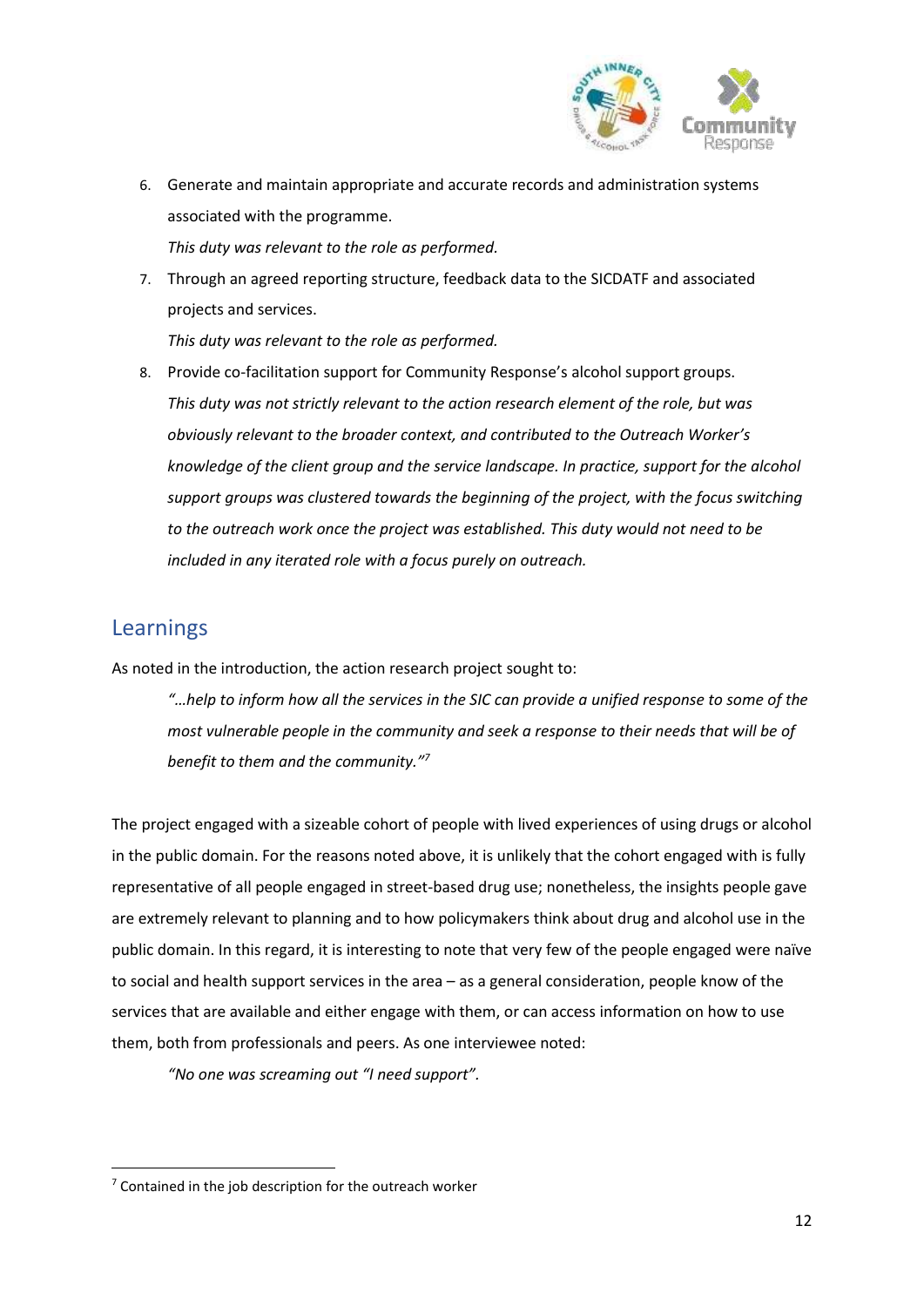

However, while people may not have been screaming, this does not mean that they would not have accepted support if it was available. In this regard, there is a gap between what services can and do offer and what is required; three examples from the interviews can illustrate this point.

First, while the media portrayal and public perception of street-based drug use and drinking can often focus on the chaotic and dangerous, it is also the case that the reality is often far more mundane. One person who engaged with the service noted that their public drinking really only took place once a week when they had some spare cash – much of their income went towards rent in a hostel and family-related expenditures. For them, the public drinking was a social event, a respite from the day-to-day pressures of trying to get stable accommodation and make other positive changes in their lives. For many people, the lack of a home of their own, or a space in which they can socialise can be a driver behind public drug or alcohol use.

Second, the current service landscape does not reflect the reality that people who do need support around addiction, do – by definition – use alcohol or other drugs. Unless the services that exist can and do permit such use inside premises, many people who live much of their lives in services – such as in lower threshold accommodation settings and day services – will continue to have no option but to use in the public domain. While there are some services that can facilitate on-site alcohol use and the process to open a safer consumption facility is stalled in legal processes but still in progress, the current landscape of service provision generally is not geared toward reducing the incidence of drug and alcohol use in the public domain. As one interviewee noted:

*"The options are limited. There's nowhere to use that's safe"*

Third, not only is the current service landscape not set up for providing off-street places where people who are currently struggling with addiction can both use drugs and engage with support services but there are access bottlenecks that can be difficult to pass through as a person moves through the continuum of care from lower threshold services like opioid substitution treatment, needle exchange and drop-in and information centres, to more clinical, higher-threshold services like detoxification or residential services. This can lead to a mismatch in what is available to offer people and what people see themselves as needing. Almost one in three (18/57) people who engaged in addiction supports expressed a desire for detoxification or treatment; however, these more intensive supports can be more difficult to access, either because a person is not considered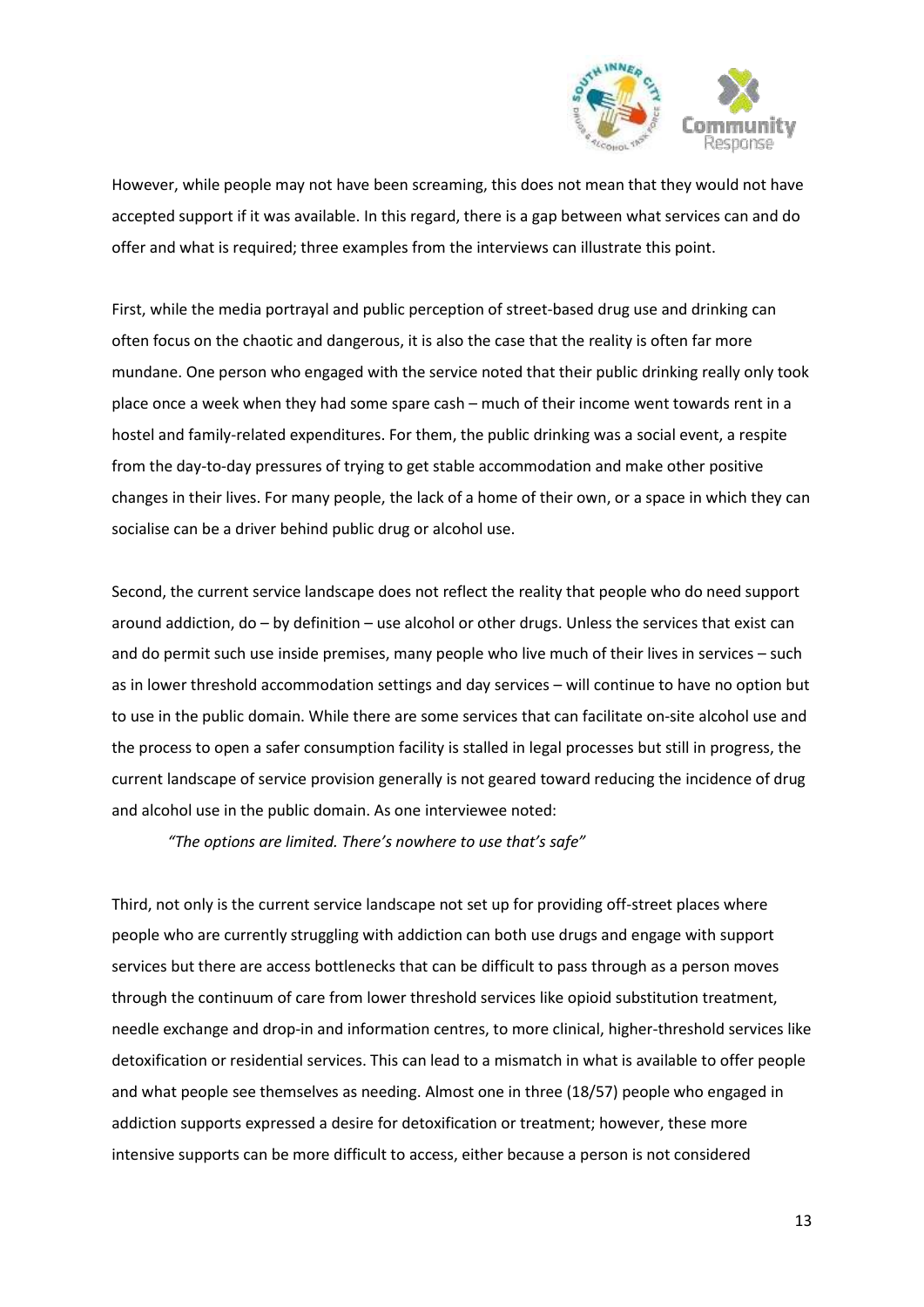

clinically suitable – as one interviewee noted the treatment system can be risk-averse, and there can be instances where services might *"Give them the chance [to detox] first, before denying them the chance"*, but this doesn't happen*;* or simply because services can triage potential clients by location, meaning that some services are available to people in one area, but not in another:

*"They can't get it because they're on the wrong side of the Liffey, which is fruitless and it's unfortunate and it's upsetting that they know "Oh, there is this service that I can actually go into that will help me but I'm on the wrong side of the city so that's out"*

It's important to note that the barriers to service provision and access such as those noted above are not easy to solve – in a world of scarce resources, policymakers often need to make choices that are less than perfect and not what they would wish. However, recognising that these issues exist is an important step in understanding the drivers behind public drug and alcohol use – people can become stuck at points where the system struggles to provide services that are relevant to them at that point in their lives. As one interviewee noted, people can end up with *"Nothing to do and all day to do it in".* 

Finally, it should be remembered that while overt drug or alcohol use in the public domain may be a public order issue, in many cases it is not. As noted earlier, one of the gaps in this work was the timing of outreach, which resulted in drug and alcohol use in the night-time economy not being captured. There are plenty of examples of public drug and alcohol use that are not typically viewed as problematic - a glass of wine with a picnic in a park, or drinking on the streets outside licensed premises on a Friday evening, for example – in considering how communities respond to streetbased drinking and drug use, its important to remember that, as one interviewee put it, there can be *"…a difficulty with public space and people's understanding of public spaces; at the end of the day, everyone has a right to use public spaces…".*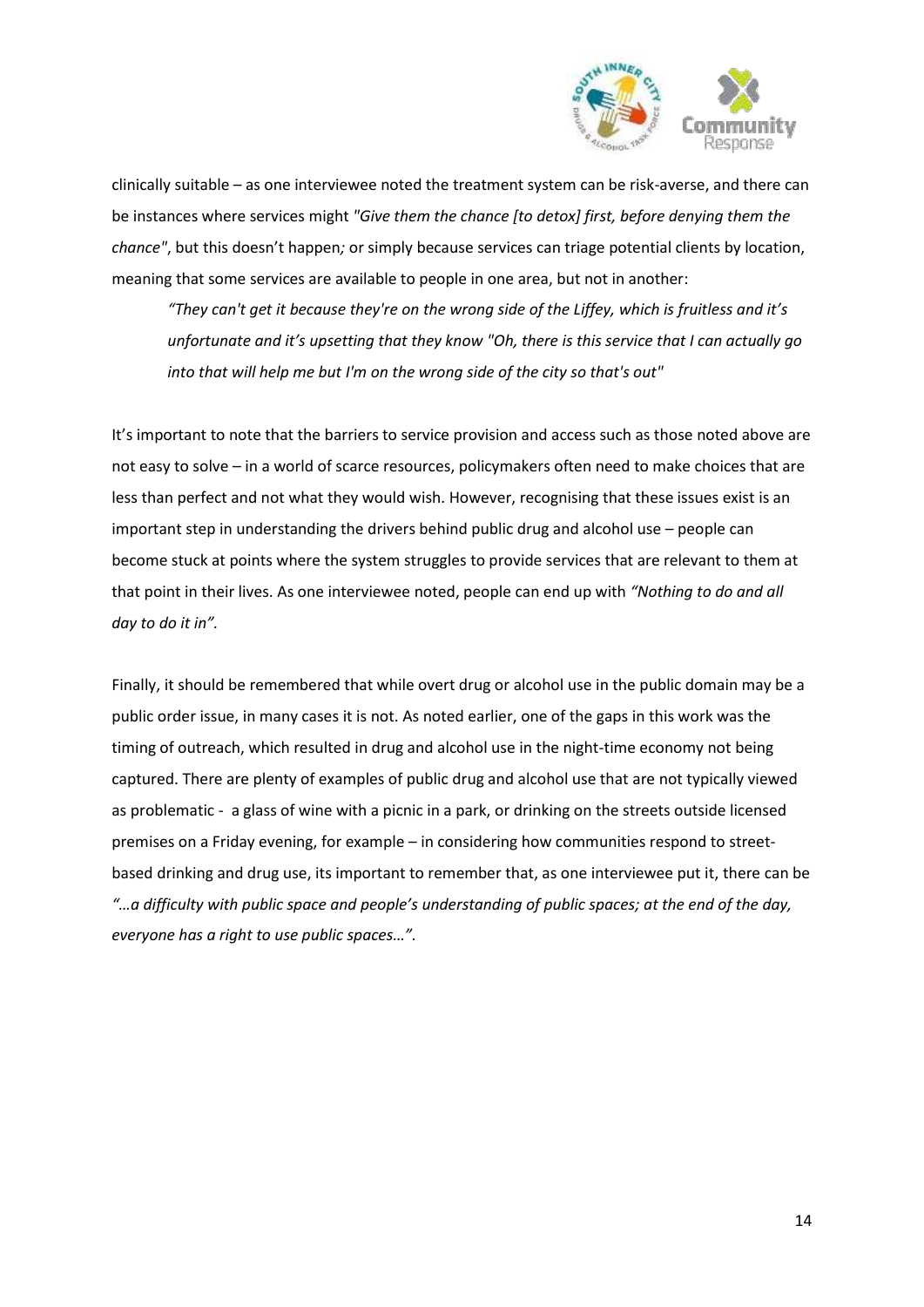

# <span id="page-14-0"></span>Recommendations

This section sets out some recommendations for consideration. As a general point, consideration should also be given to including people with lived experience in the implementation of any recommendations which are adopted.

#### 1. DATA COLLECTION

Agencies in the area should continue to seek feedback from people engaged in public drug and alcohol use. Having up-to-date information on the challenges people face is useful both in planning services, and also in communicating to the broader community. In this regard, the model used in this project of having an independent role carry out this work on outreach functioned well; by partnering with agencies on the ground, the worker was able to reach and engage with people that might have been missed by work through onsite services alone, and without impacting on agencies' capacity for direct service delivery. Having a dedicated role that was focused on carrying out this work on an ongoing basis is an option that could be explored.

#### 2. COMMUNICATION

Seek to proactively communicate the key issues facing people and services working in the area to key stakeholders, including the local community. In doing so, focus on the fact that complex issues such as housing, the current alignment and availability of services, and the diverse reasons as to why people may be on the streets mean that the use of the public domain is an issue to be managed, not a problem to be solved. As part of this, consider training for key stakeholders – services, community members – on key issues, such as rights as they relate to housing, barriers to service access and the utilisation of public space as appropriate.

### 3. FORMALISING ROUTES INTO POLICY STRUCTURES

In addition to communicating generally, also seek to bring timely information and pragmatic suggestions to policy makers and service planners. Build on the good interagency work evident in the membership of the SICDATF sub-group, that forum can be used as a starting point to take the insights generated through recommendation 1 and advocating for progress